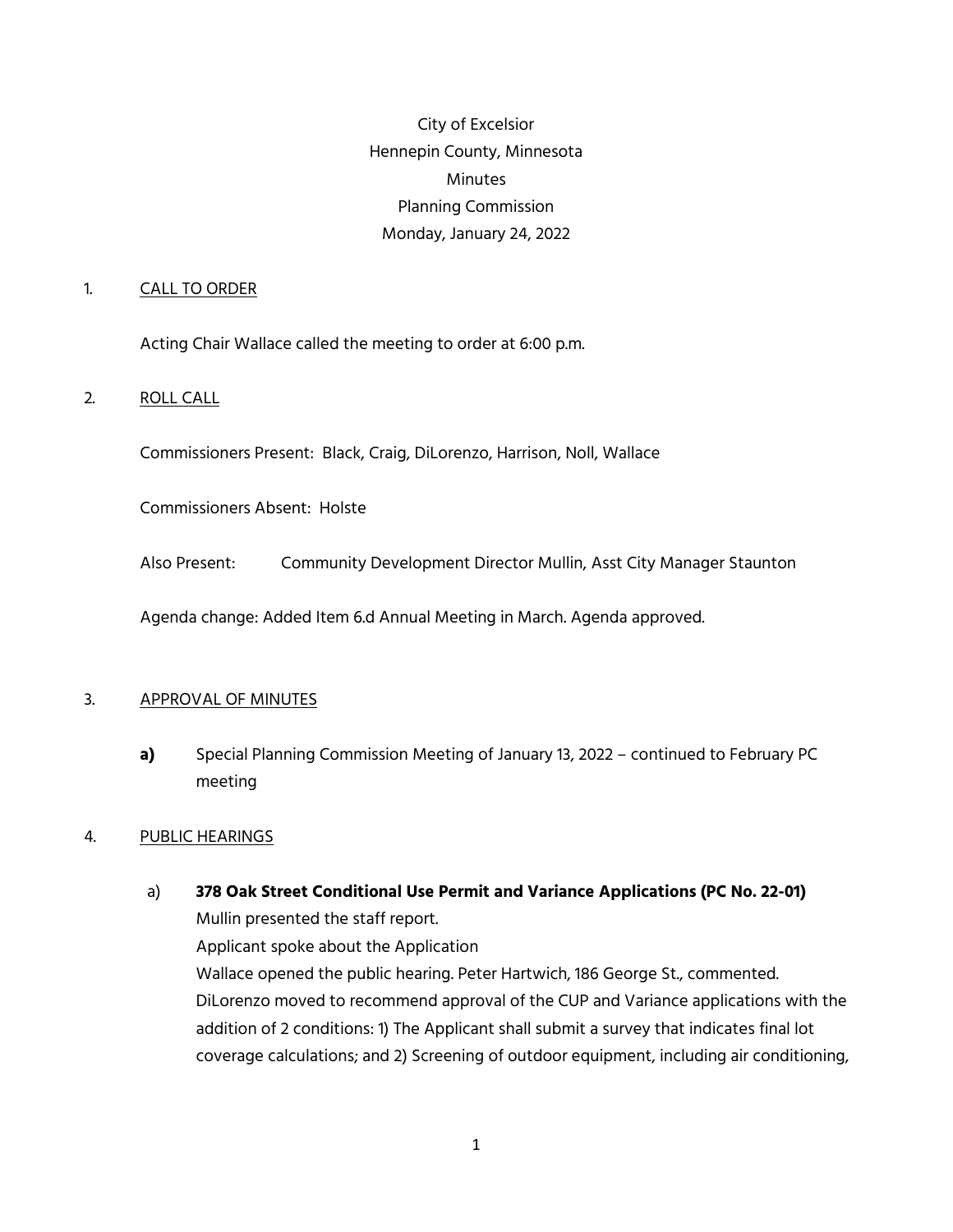must meet Ordinance Standards. Black seconded. The motion. Motion approved 6/0.

#### 5. DISCUSSION ITEMS

### **a) 217 1st Street– Sketch Plan Application (PC No. 22-03)**

Chair Wallace recused himself from the discussion. Lance stepped in as temporary Chair. Mullin presented the staff report. Applicant spoke about the Application. Commissioners provided feedback to the Applicant. No action taken.

## **b) Zoning Ordinance Standards to review**

Mullin presented staff report. Commission direction: start the review with the Good Neighbor Guidelines No action taken.

#### **c) Second Monthly Meeting – see proposed Resolution**

Staunton presented staff report. Commissioners requested confirmation from staff of the maximum number of meetings that can be missed. Amendment revised to state 6:30 pm meeting times. Noll made motion to approve the amendment to the PC bylaws. Harrison seconded. Approved 5/1. (Black voted no.)

## **d) Residential Review Permit Review 2021 – staff update**

Staff will create a report summarizing RRP activity since adoption of Ordinance and present to PC for review.

#### 6. COMMUNICATIONS & REPORTS

**a)**Next City Council Meeting – February 7, 2022

**b)**Next Planning Commission Meeting – February 28, 2022

## **c) Residential Review Permit Administrative Approval**

a. 125  $1^{st}$  Street – change to roofline